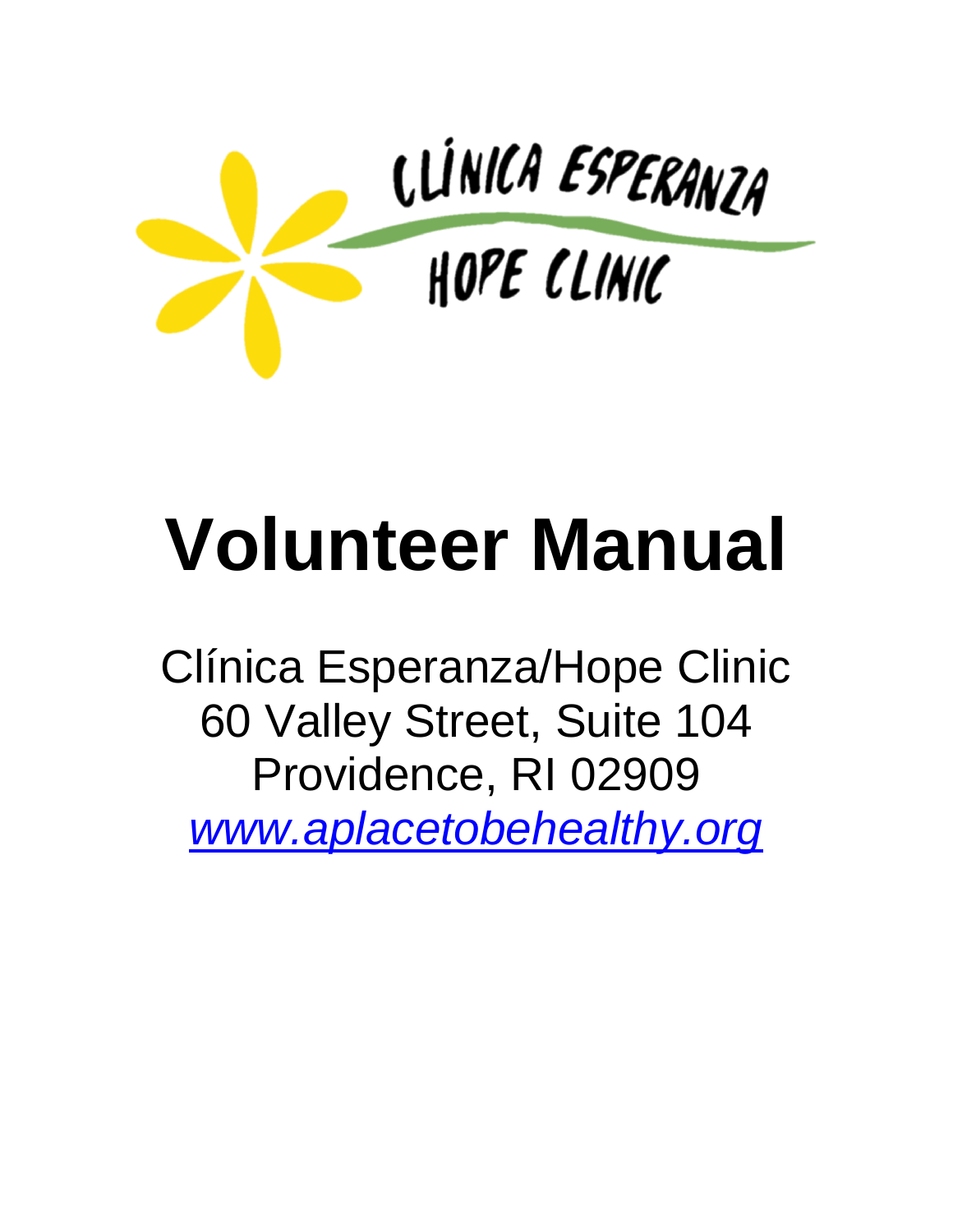

## **Table of Contents**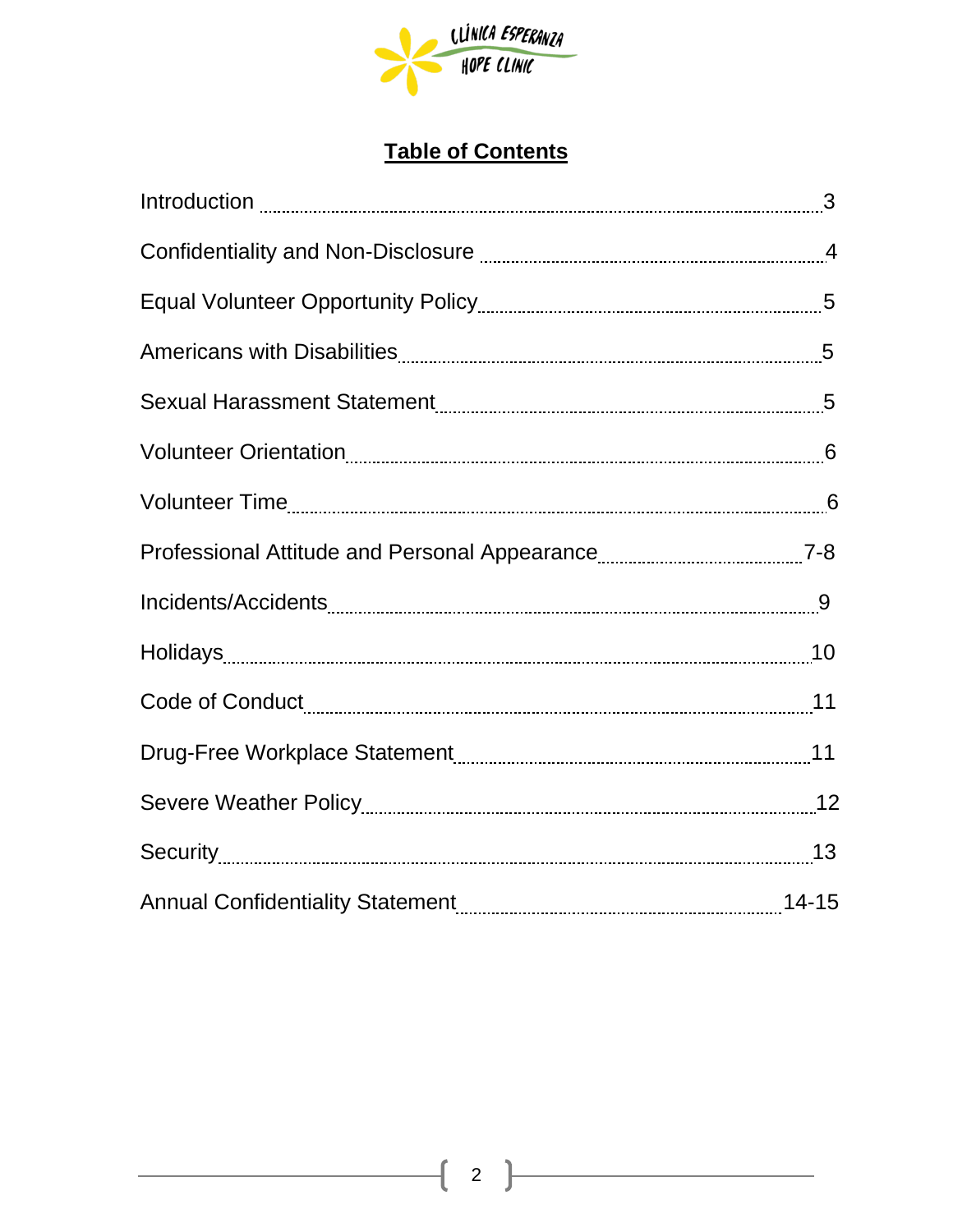

## **Introduction**

It is the goal of **Clínica Esperanza/Hope Clinic (CE/HC)** to provide a pleasant and safe working environment for its volunteers and to operate **Clínica Esperanza/Hope Clinic (CE/HC)** in an efficient manner. In order to achieve these objectives, it is important that each volunteer become familiar with the personnel policies and guidelines.

**Clínica Esperanza/Hope Clinic (CE/HC)**'s mission is to provide high-quality, culturally and linguistically appropriate healthcare to uninsured Rhode Islanders. We work with community members to empower others through a variety of health education and outreach programs, including women's health and other specialty clinics, healthy lifestyle intervention programs, various peer support groups, and health screenings.

**Clínica Esperanza/Hope Clinic (CE/HC)**'s vision is three-fold: we work to reduce health disparities, to engage in healthcare workforce development, and to improve health self-efficacy.

**Clínica Esperanza/Hope Clinic (CE/HC)** has the right to modify, revoke or replace policies at any time.

*Updated February 2022*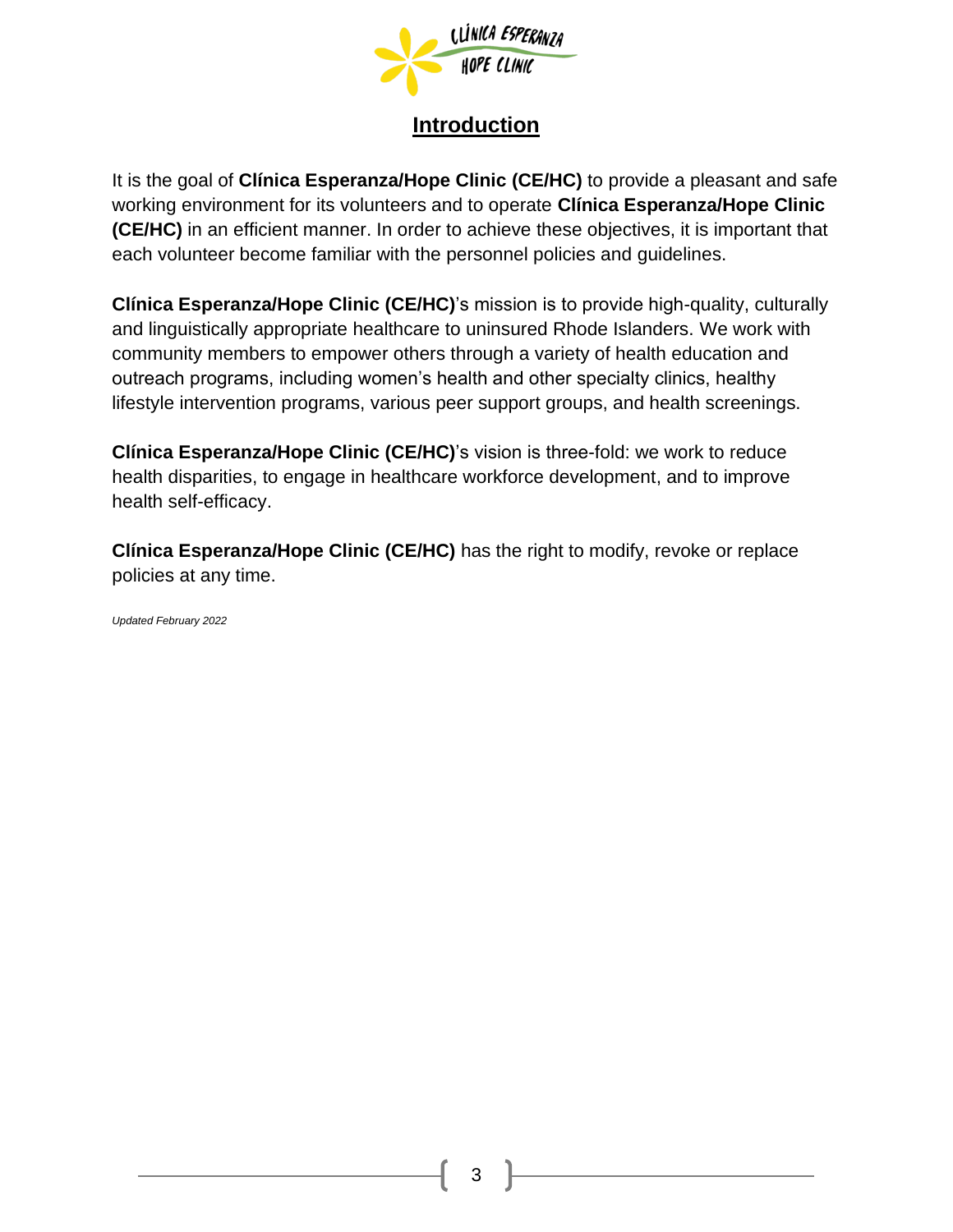

## **Confidentiality and Non-Disclosure**

Volunteers often have access to confidential information regarding patients and/or internal **Clínica Esperanza/Hope Clinic (CE/HC)** matters. Volunteer providers, clinic personnel, and designated operation volunteers may have to make entries into patients' medical records. This information should be discussed only in the line of duty. Volunteers are also legally and morally obligated to maintain the privacy of all **Clínica Esperanza/Hope Clinic (CE/HC)** patients. Volunteers must recognize that any disclosure of information on their part may cause irreparable injury to **Clínica Esperanza/Hope Clinic (CE/HC)**, patients, or vendors. If confidential information is disclosed, the individual or vendor affected may seek legal remedies against **Clínica Esperanza/Hope Clinic (CE/HC)**.

All volunteers will not at any time, during or after volunteering by **Clínica Esperanza/Hope Clinic (CE/HC)**, disclose any information to any person whatsoever, or permit any person whatsoever to examine or make copies of any reports or other documents prepared by the volunteer or coming into his/her possession, that have in any way to do with patients, providers, or vendors of **Clínica Esperanza/Hope Clinic (CE/HC)**.

Confidential information (i.e., medical records, billing reports, financial statements, etc.) must never be verbalized of left where they can be seen or retrieved by unauthorized persons.

Each volunteer will be required to sign a Confidentiality Statement indicating that this have been read and is understood by all volunteers.

The Confidentiality Statement may serve as the signature file.

The signed statements will be copied and kept in the volunteer's personnel file.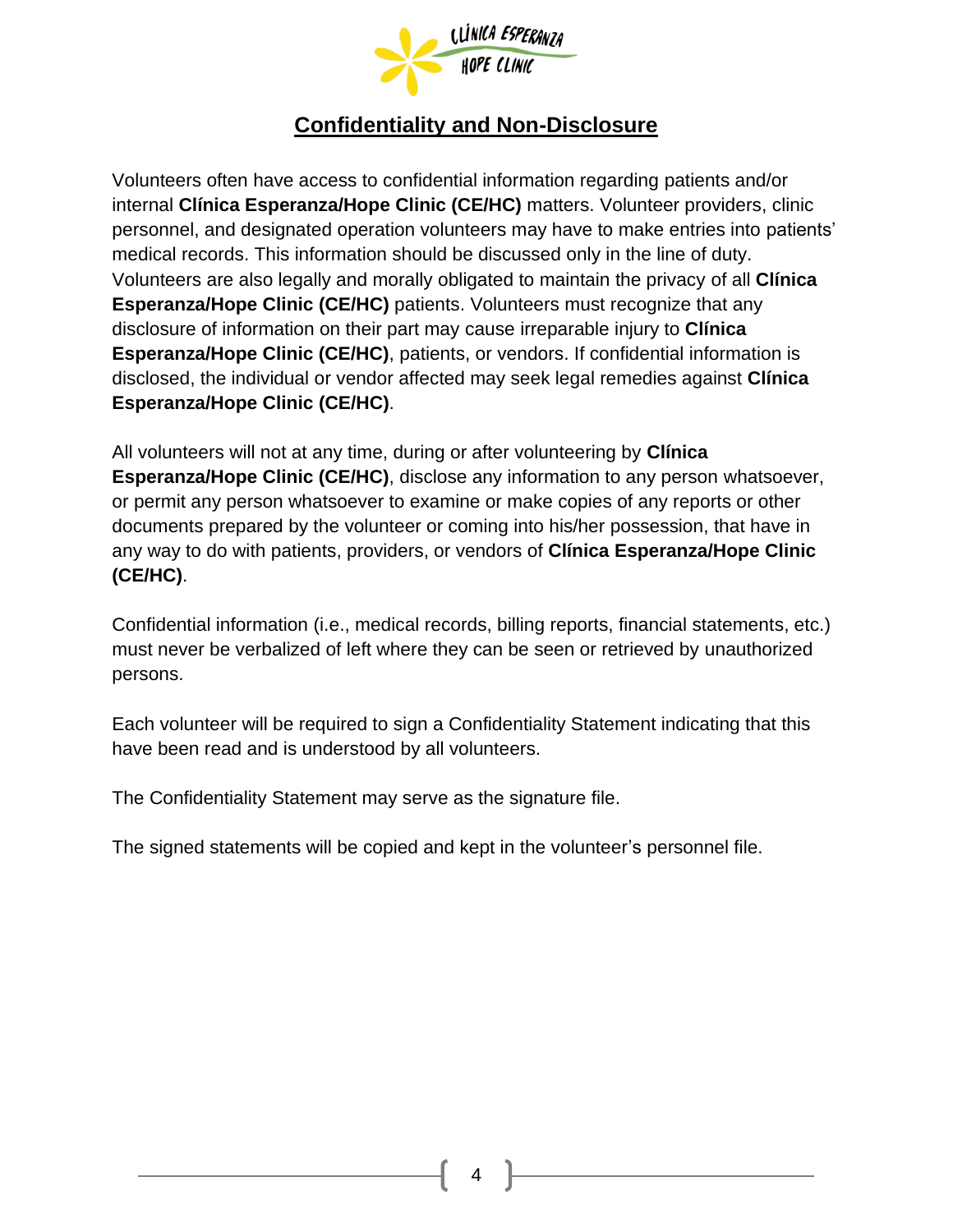

## **Equal Opportunity Policy**

**Clínica Esperanza/Hope Clinic (CE/HC)** provides equal volunteer opportunities to all and prohibits discrimination and harassment of any type without regard to race, color, religion, age, sex, national origin, disability status, genetics, protected veteran status, sexual orientation, gender identity or expression, or any other characteristic protected by federal, state or local laws.

## **Americans with Disabilities**

**Clínica Esperanza/Hope Clinic (CE/HC)** is committed to complying with the provisions of the Americans with Disabilities Act (ADA). The company does not discriminate against any volunteer with regard to such individual's disability or perceived disability as long as the individual and perform the essential duties of their role. In accordance with the ADA, the company will provide reasonable accommodations to individuals with a disability provided that the accommodation does not constitute any undue hardship on **Clínica Esperanza/Hope Clinic (CE/HC)**. **Clínica Esperanza/Hope Clinic (CE/HC)** encourages individuals with a disability to come forward and request reasonable accommodation; ass such inquiries shall be confidential. **Clínica Esperanza/Hope Clinic (CE/HC)** will investigate the feasibility of making accommodations as defined in ADA regulations and communicate the findings to the respective individual.

## **Sexual Harassment Statement**

Consistent with the provisions of the Title VII and the Civil Rights Act of 1964 and Rhode Island General Laws 28-5-7, sexual harassment in the workplaces of **Clínica Esperanza/Hope Clinic (CE/HC)** is prohibited. Sexual harassment and/or sexual discrimination complaints must be reported to your immediate supervisor, who will attempt to resolve them promptly. Complaints against a volunteer that can be sustained will lead to disciplinary actions against that volunteer. This could mean the dismissal of the volunteer.

Sexual harassment (any overt or sexually suggestive behavior which has the effect of unreasonable interfering with the volunteer's work performance or creates an intimidating, hostile or offensive working environment) will not be tolerated. Nor will sexual harassment be made a condition of volunteering or used as a basis of volunteer decision.

Any volunteer perpetrating sexual harassment will be subjected to disciplinary action. Any volunteer in a supervisory position who knows of such behavior or suspects such behavior and fails to report it to Assistant Director of Clinical Services will also be subject to disciplinary action.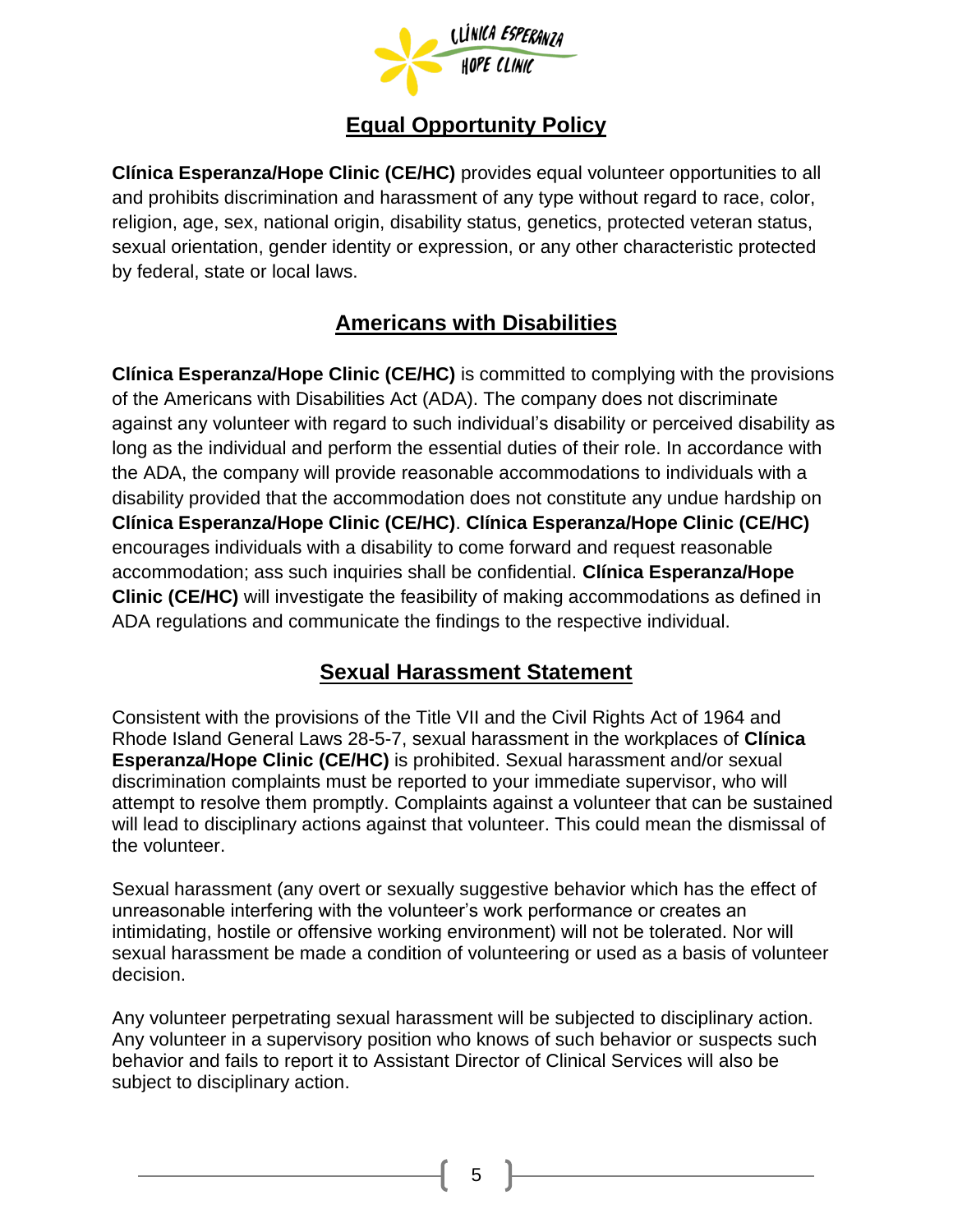

## **Volunteer Orientation**

It is the policy of **Clínica Esperanza/Hope Clinic (CE/HC)** to conduct orientations for the purpose of acquainting new volunteers with **Clínica Esperanza/Hope Clinic (CE/HC)** policies, practices and guidelines. All new volunteers will be required to participate in an orientation process that has been developed by **Clínica Esperanza/Hope Clinic (CE/HC)**. The Volunteer Coordinator and Project Manager will document the volunteer's orientation at **Clínica Esperanza/Hope Clinic (CE/HC)**.

## **Volunteer's Time & Attendance**

All volunteers must sign **Clínica Esperanza/Hope Clinic (CE/HC)**'s volunteer time sheet at the start and end of every shift at the clinic. This is used for numerous reports, some of these include: independent auditors, funding sources, IRS, etc. If volunteers do not sign in or out, no time will be documented for that day.

**Clínica Esperanza/Hope Clinic (CE/HC)** requires that volunteers commit to at least one three-hour shift per week. If this is not feasible, please contact the Volunteer Coordinator and Project Manager.

#### *If a volunteer cannot make their scheduled shift, they must contact the Project Manager and Volunteer Coordinator at least 24 hours prior to their scheduled shift.*

**IMPORTANT:** Three absences without notifying **Clínica Esperanza/Hope Clinic (CE/HC)** staff (no-call, no-show) over the course of a semester will be considered a voluntary termination of your position for that semester. The Project Manager, Volunteer Coordinator, and appropriate senior management staff member will determine if future volunteer opportunities are possible for volunteers who violate this policy.

6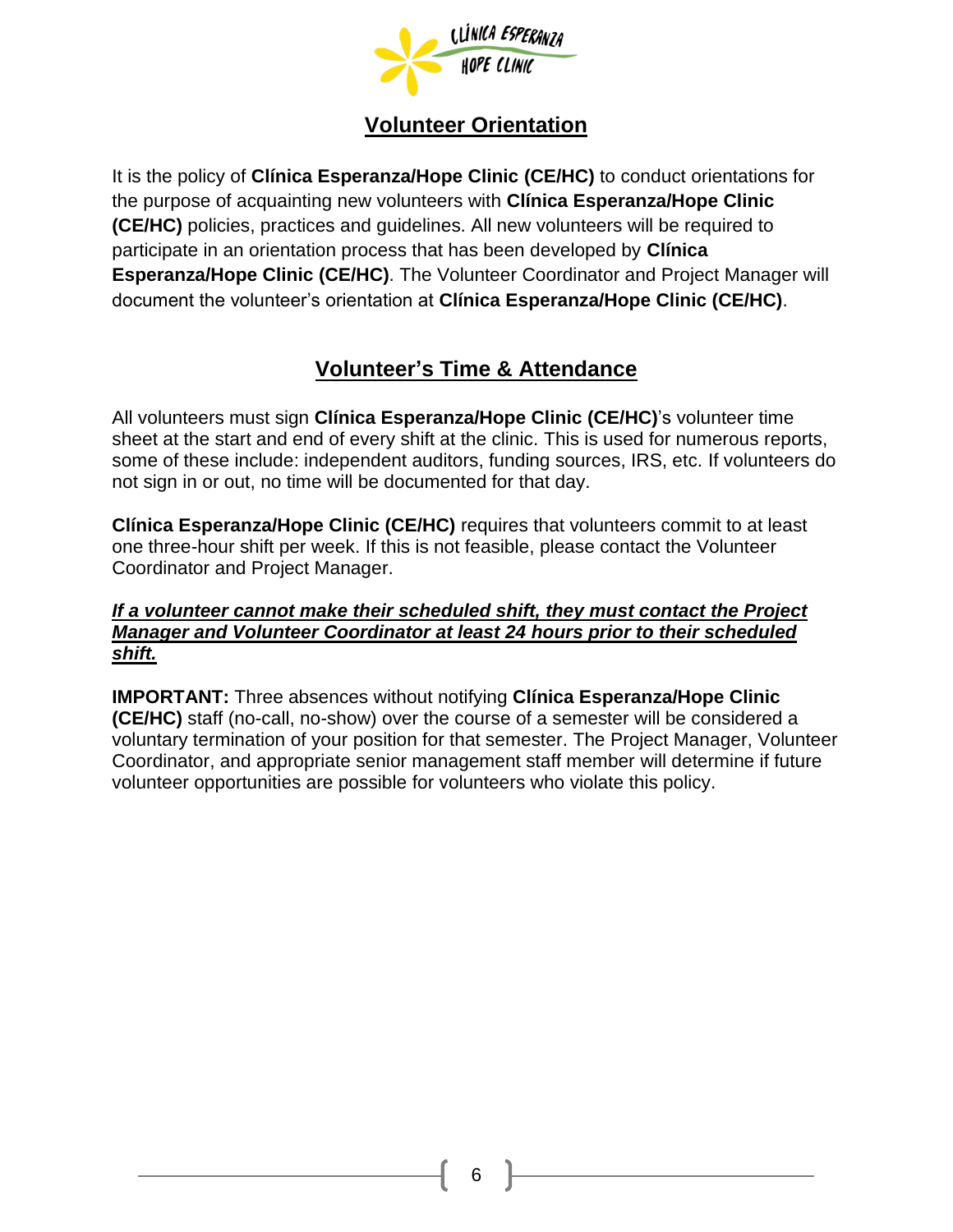

## **Professional Attitude and Personal Appearance**

As **Clínica Esperanza/Hope Clinic (CE/HC)** volunteer, we expect you to serve the community in a manner that displays professionalism, courtesy, self-confidence, and pride. It is expected that each volunteer work together in a courteous and professional manner. Personal appearance expresses your professionalism in an unspoken manner which means proper judgment is essential in selecting your work attire.

All clothing must be clean, neat, and appropriate for the type of work the volunteer performs.

All volunteers will receive a copy of the Dress Code Policy and Procedure during their orientation session. Any volunteer inappropriately dressed will be counseled by CE/HC staff and may be sent home to change into appropriate work attire.

#### **Close-toed shoes MUST be worn at all times in the clinic. Open-toed shoes are prohibited.**

For those positions for which uniforms are **not** required, the following guidelines must be adhered to:

**Appropriate Inappropriate**

| <b>APPI VPI KKV</b>                              | <b>HIUPPI PPI KIU</b>                                     |
|--------------------------------------------------|-----------------------------------------------------------|
| Blouses/shirts/sweaters*                         | Tops with low necklines/spaghetti straps                  |
| Tailored slacks/dress pants/capris               | Halter tops/tube tops                                     |
| Jeans^/jean skirts^                              | Sweatshirts/sweatpants                                    |
| Pencil skirts <sup>%</sup> /dresses <sup>%</sup> | <b>Sheer blouses</b>                                      |
| Suits/pant suits                                 | Mini skirts                                               |
| <b>Scrubs</b>                                    | Graphic t-shirts <sup>\$</sup>                            |
| Closed-toed shoes <sup>&amp;</sup>               | <b>Shorts</b>                                             |
|                                                  | Spandex clothing/leggings/stirrup pants                   |
|                                                  | Sandals/high heels/platform shoes                         |
|                                                  | Large/excessive jewelry                                   |
|                                                  | Long nails (including fake acrylic, gel, and<br>press-on) |

**\***Sweaters must be clean, neat, and free of rips.

**^**If jeans or jean skirts are worn, they **must** be neat and free from rips, distressing, etc.

**%**Dresses and skirts must be at least knee length.

**&**Sneakers are allowed if they are neat and clean. Croc-style shoes are not allowed.

**\$**Graphic t-shirts are prohibited. Solid color or patterned, clean, neat t-shirts are acceptable. CE/HC graphic t-shirts are allowed.

7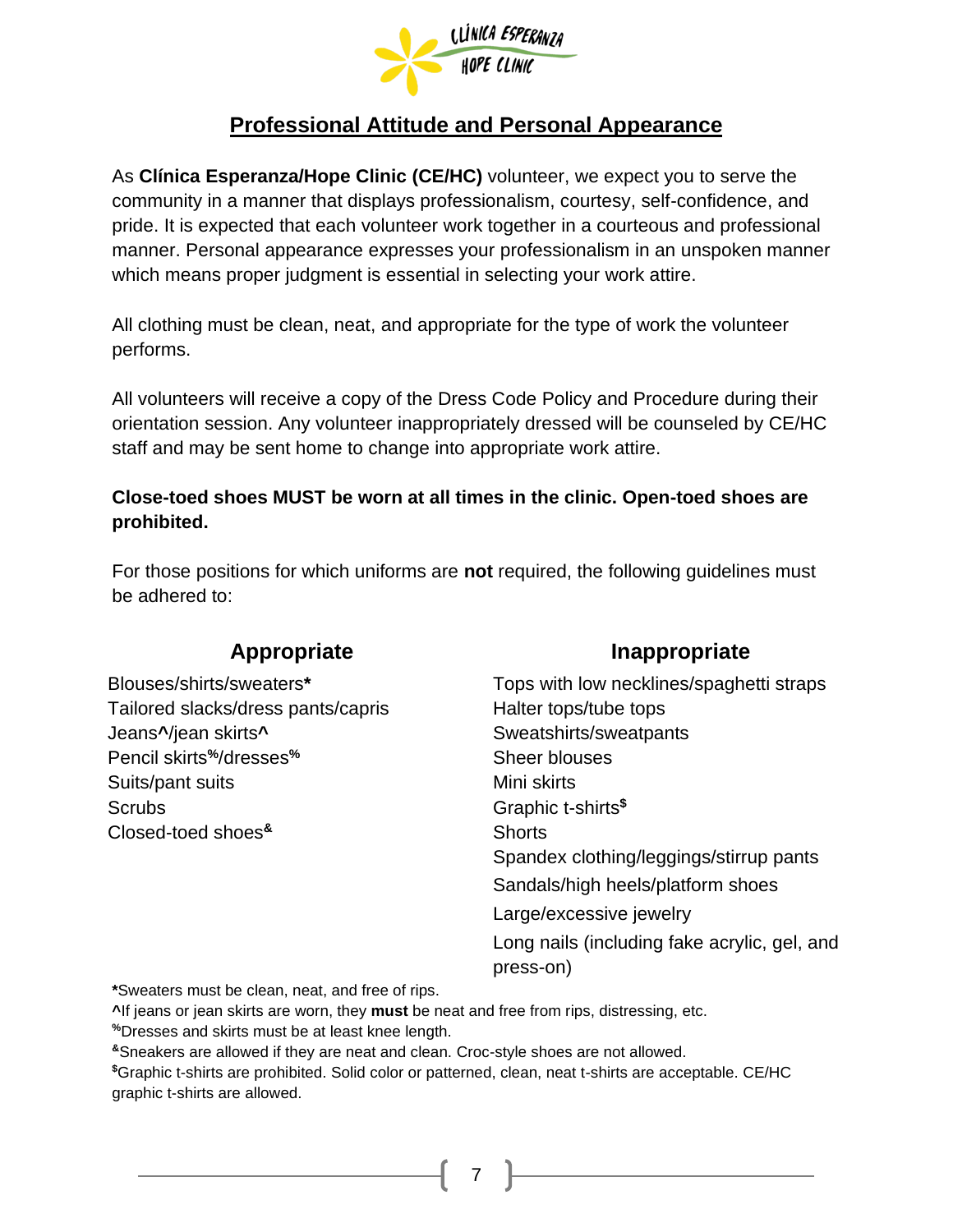

## **Volunteers With Direct Patient Contact**

The dress code for medical volunteers (medical assistants, nurses, medical students, etc.) is scrubs. If non-provider volunteers have direct contact with patients, scrubs **MUST** be worn with no exceptions. If street clothes are worn, a white lab coat must be worn over street clothes.

All patient-facing volunteers must remove all rings (except wedding rings), large bracelets, and any other large pieces of jewelry before seeing patients. Hair and cosmetics must be neat and presentable. Patient-facing volunteers with hair longer than shoulder length must have it pulled back neatly.

All patient-facing volunteers are prohibited from wearing long nail. Fake acrylic, gel, press-on, or other forms of long fake nails are not allowed as they are a health and safety hazard.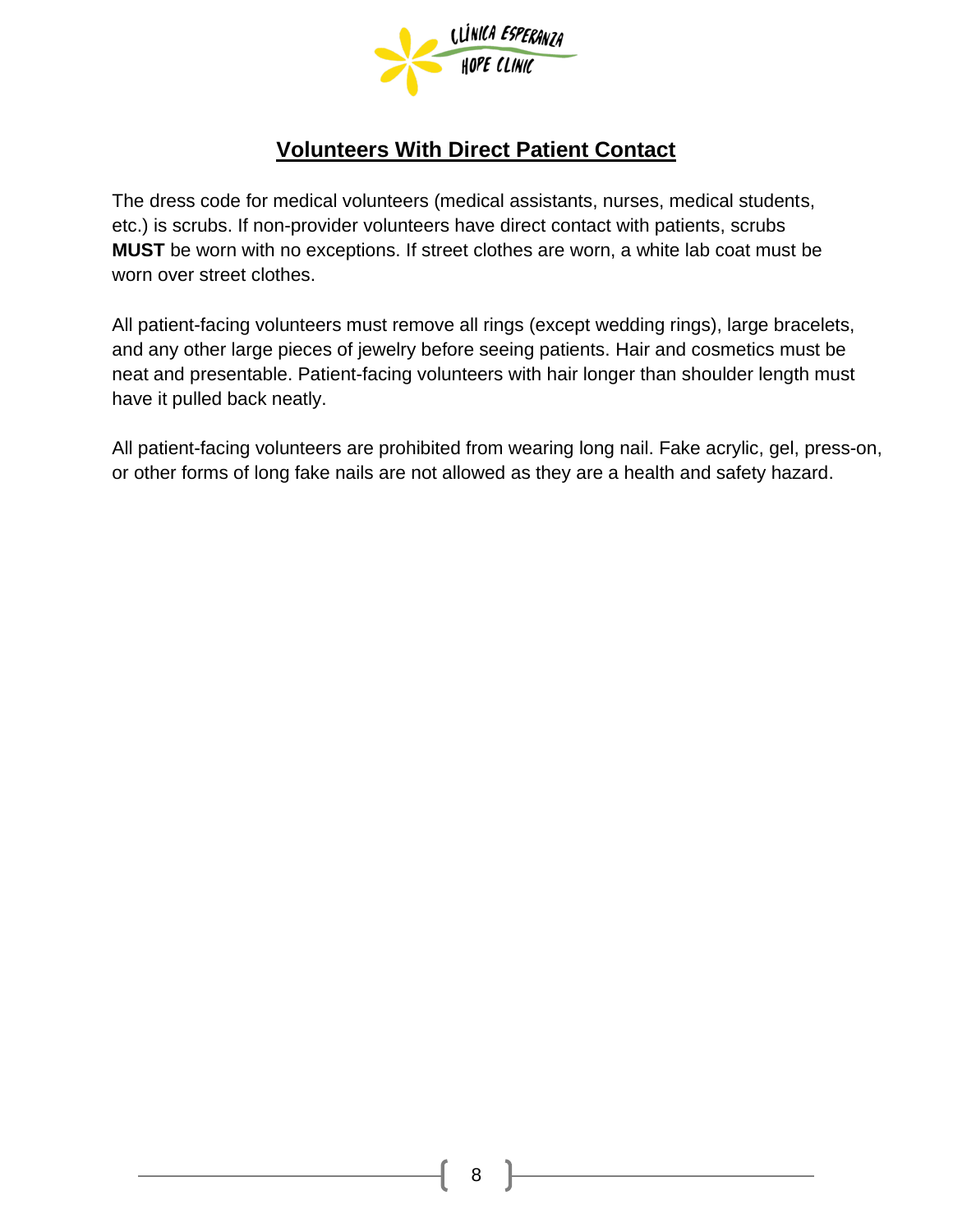

## **Incidents/Accidents**

Volunteers must report any incidents or accidents to their clinic coordinator immediately or as soon as possible after the occurrence including any incidents involving visitors or patients. The word "incident" includes any occurrence that is not routine involving volunteers, clients or visitors.

The incident report form must be completed within 24 hours and will be forwarded to the Medical Director.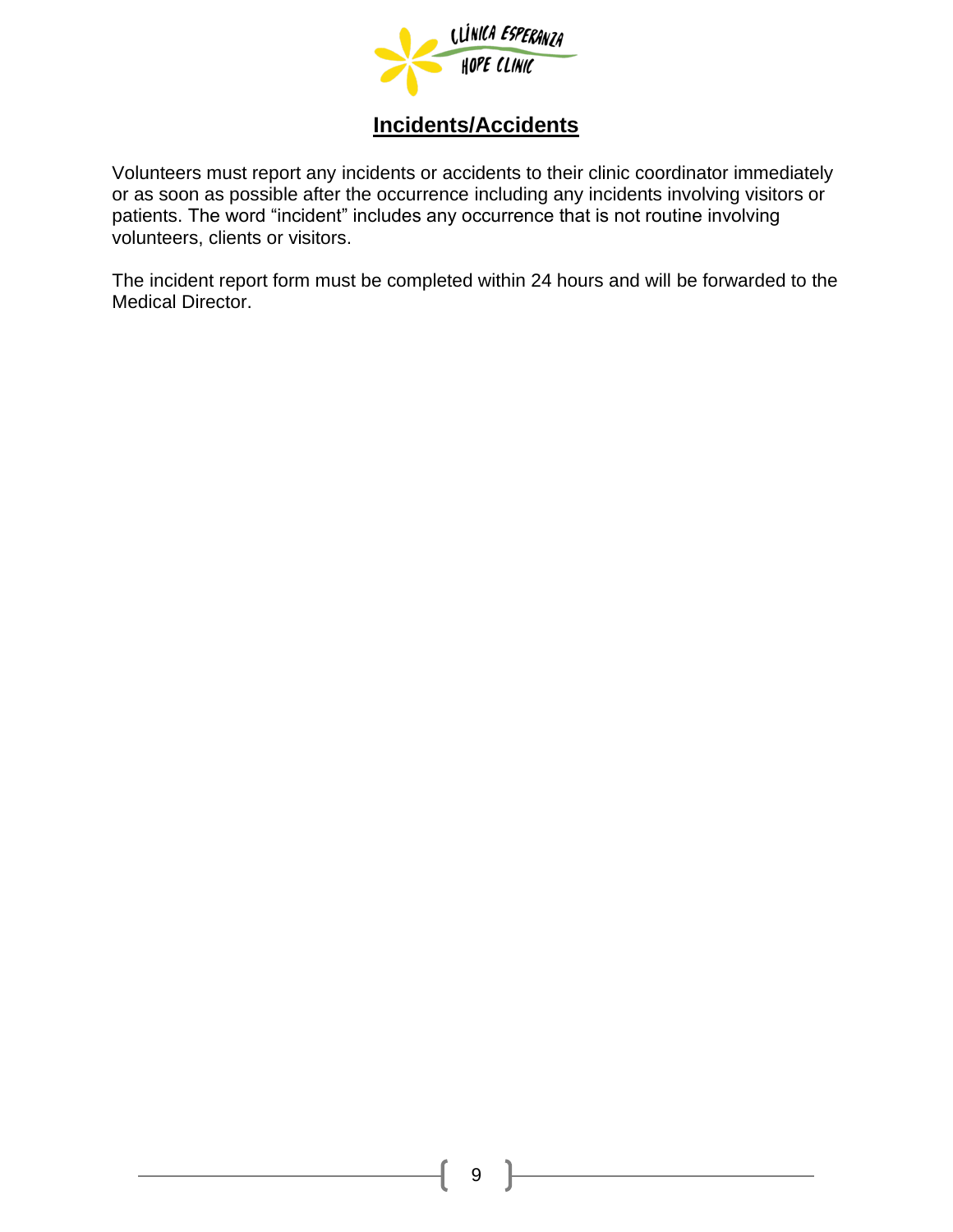

## **Holidays**

**Clínica Esperanza/Hope Clinic (CE/HC)** will be closed on the following days, subject to the day of the week that the holidays occur. Closure for additional holidays varies from year to year.

New Year's Eve **Labor Day** New Year's Day **Columbus Day** Martin Luther King Day **Veteran's day** Memorial Day **Christmas Eve** Independence Day Christmas Day Victory Day

Presidents Day Thanksgiving (and the day after)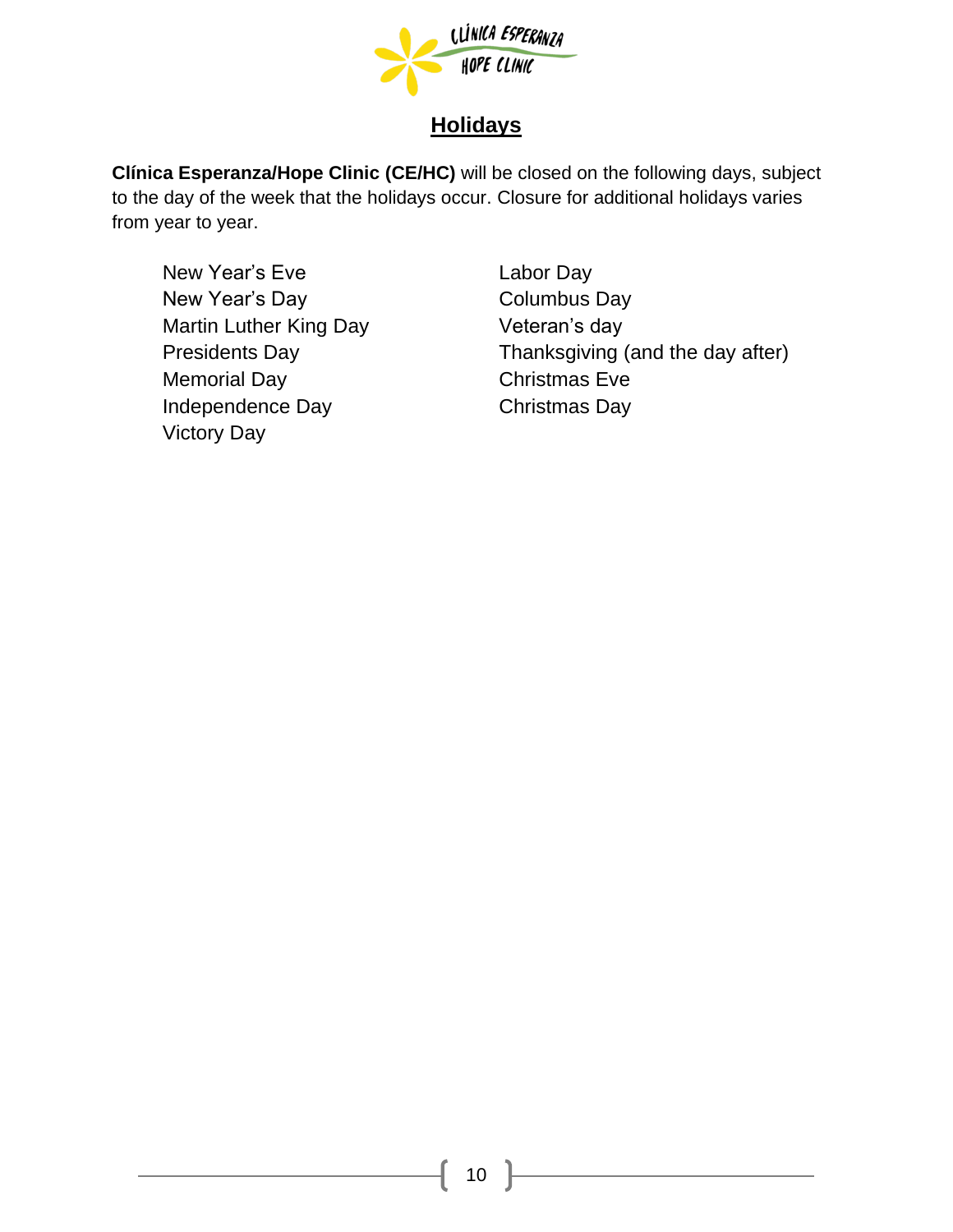

## **Code of Conduct**

This Code of Business Conduct sets out basic principles and covers a wide range of business practices and procedures to guide all employees and volunteers of **Clínica Esperanza/Hope Clinic (CEHC).** All of our staff and volunteers must conduct themselves accordingly and seek to avoid even the appearance of improper behavior.

If a law conflicts with a policy in this Code, you must comply with the law. Also, if a local custom or policy conflicts with this Code, you must comply with the Code. If you have any questions about these conflicts, you should ask your supervisor how to handle the situation. Employees and officers are responsible for understanding the legal and policy requirements that apply to their jobs and reporting any suspected violations of law, this Code or Company policy.

## **Drug-Free Workplace Statement**

**Clínica Esperanza/Hope Clinic (CE/HC)** provides a drug-free workplace in accordance with 45 CFR Part 76. It is unlawful to manufacture, distribute, dispense, posses or use alcohol or illegal substances on all **Clínica Esperanza/Hope Clinic (CE/HC)** property. If any of the above occurs, it is grounds for immediate dismissal.

Drugs are defined as: alcohol, including distilled spirits, wine, malt beverages, beer, and intoxicating liquors, amphetamines, cannabinoids, cocaine, phencyclidine (PCP), hallucinogens, methaqualone, opiates, barbiturates, benzodiazepines, synthetic narcotics, designer drugs, or metabolite of any of these substances or any substances listed in the 'Drug Free Workplace Act of 1988.'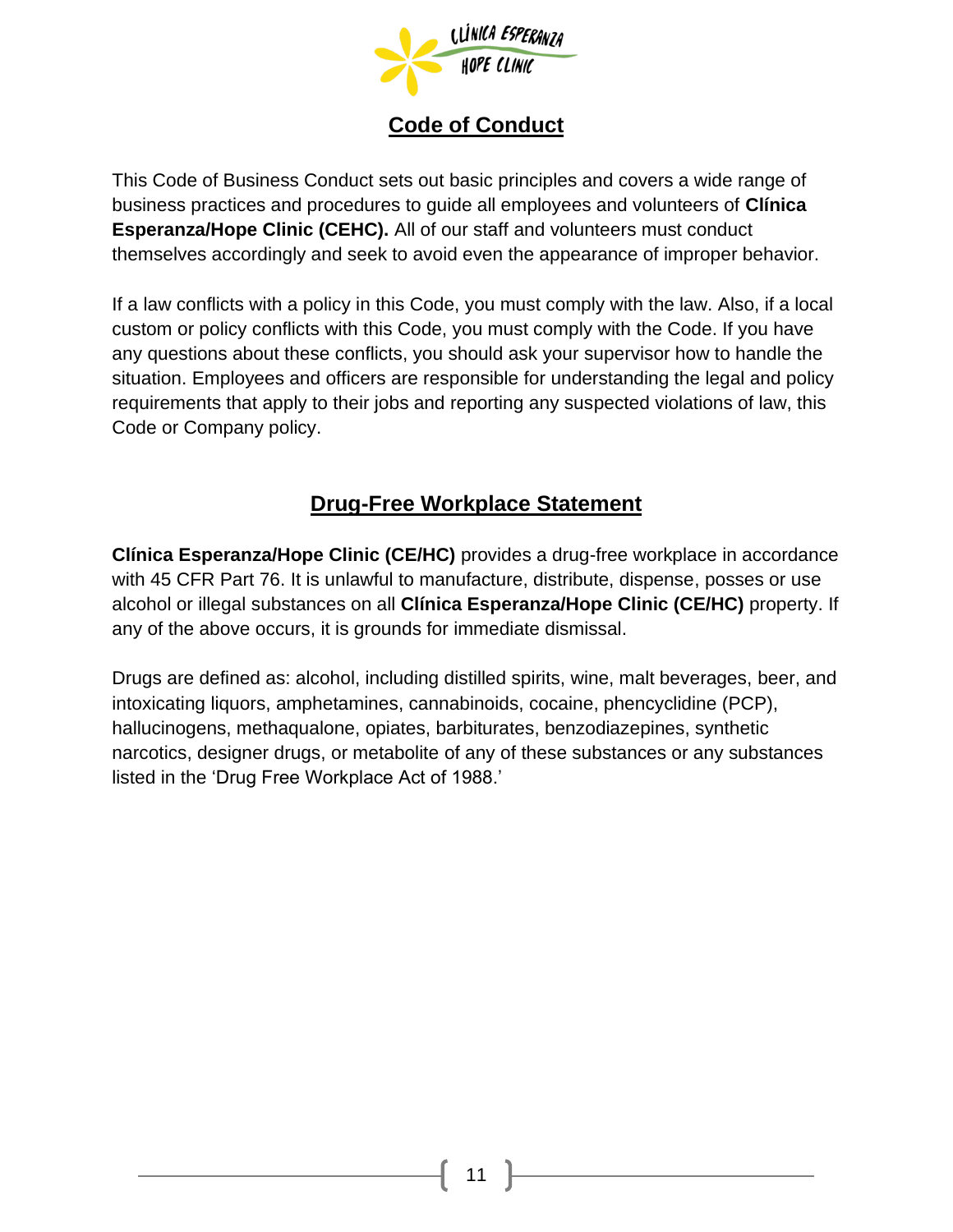

## **Severe Weather Policy**

Volunteers should always assume that they should report to the clinic.

If the clinic is closed or there is a delayed opening, the volunteer would be contacted by a **Clínica Esperanza/Hope Clinic (CE/HC)** staff member.

If you are unsure if **Clínica Esperanza/Hope Clinic (CE/HC)** is closed due to severe weather, please email the Project Manager and Volunteer Coordinator.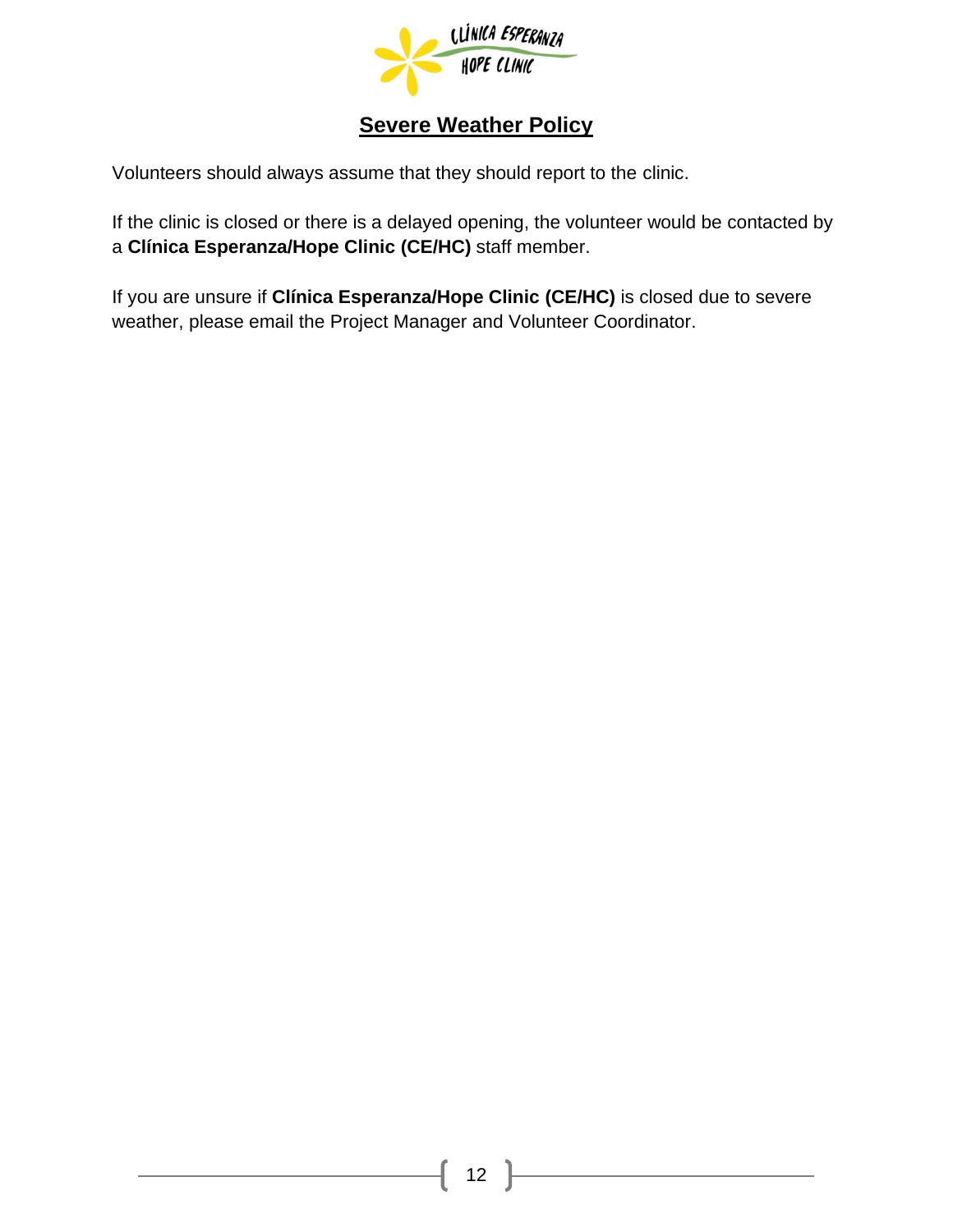

## **Security**

All volunteers are expected to wear their **Clínica Esperanza/Hope Clinic (CE/HC)** issued ID badge while they are in **Clínica Esperanza/Hope Clinic (CE/HC)**. Rhode Island State law specifies that all volunteers that have direct contact with patients must wear a **Clínica Esperanza/Hope Clinic (CE/HC)** picture ID.

All volunteers representing **Clínica Esperanza/Hope Clinic (CE/HC)** at an outside organization, event, health fair, etc. are required to wear their ID badge.

Do not bring any personal property to the clinic that is not absolutely necessary to perform your duties. Do not leave any personal property visible. **Clínica Esperanza/Hope Clinic (CE/HC)** assumes no liability for loss, damage, destruction or misuse of any personal property that is brought onto the **Clínica Esperanza/Hope Clinic (CE/HC)** premises.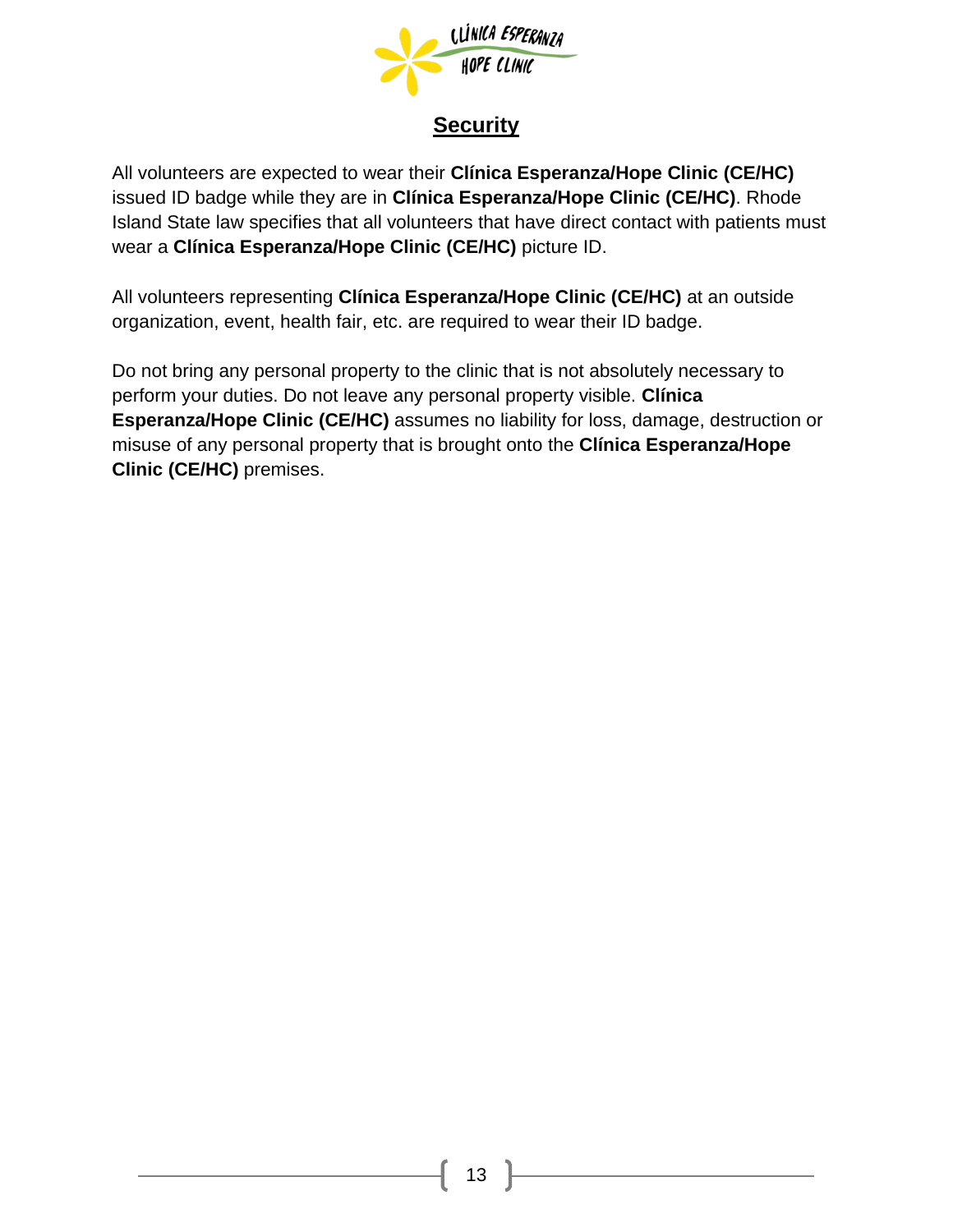

60 Valley Street, Suite 104 Providence, RI 02909 *[www.aplacetobehealthy.org](http://www.aplacetobehealthy.org/)*

## **Annual Confidentiality Statement**

I have read and understand the policies and procedures of **Clínica Esperanza/Hope Clinic (CE/HC)** and agree to abide them as described in these manuals. I have also received training in and understand that infection and exposure control policies of **Clínica Esperanza/Hope Clinic (CE/HC)**. I understand that appropriate protective equipment will be provided to me at no cost by **Clínica Esperanza/Hope Clinic (CE/HC)**, should I be at risk.

Further, I understand that the material contained in the manuals are provided for informational purposes only and that **Clínica Esperanza/Hope Clinic (CE/HC)** reserves the right to modify the manuals, that they are not a contract for employment, benefits, or otherwise, and that my involvement with **Clínica Esperanza/Hope Clinic (CE/HC)** may be terminated with or without notice or cause by me or **Clínica Esperanza/Hope Clinic (CE/HC)**.

I further understand that no manager or representative of **Clínica Esperanza/Hope Clinic (CE/HC)** other than the Executive Director has the authority to enter into any volunteer relationship on behalf of the agency for a specific period of time. Any such agreement will be unenforceable unless it is an express written consent signed by the Executive Director and the volunteer.

| Volunteer's Name (Please Print)               | Volunteer's Signature               | Date |
|-----------------------------------------------|-------------------------------------|------|
| <b>CEHC Coordinator's Name (Please Print)</b> | <b>CEHC Coordinator's Signature</b> | Date |